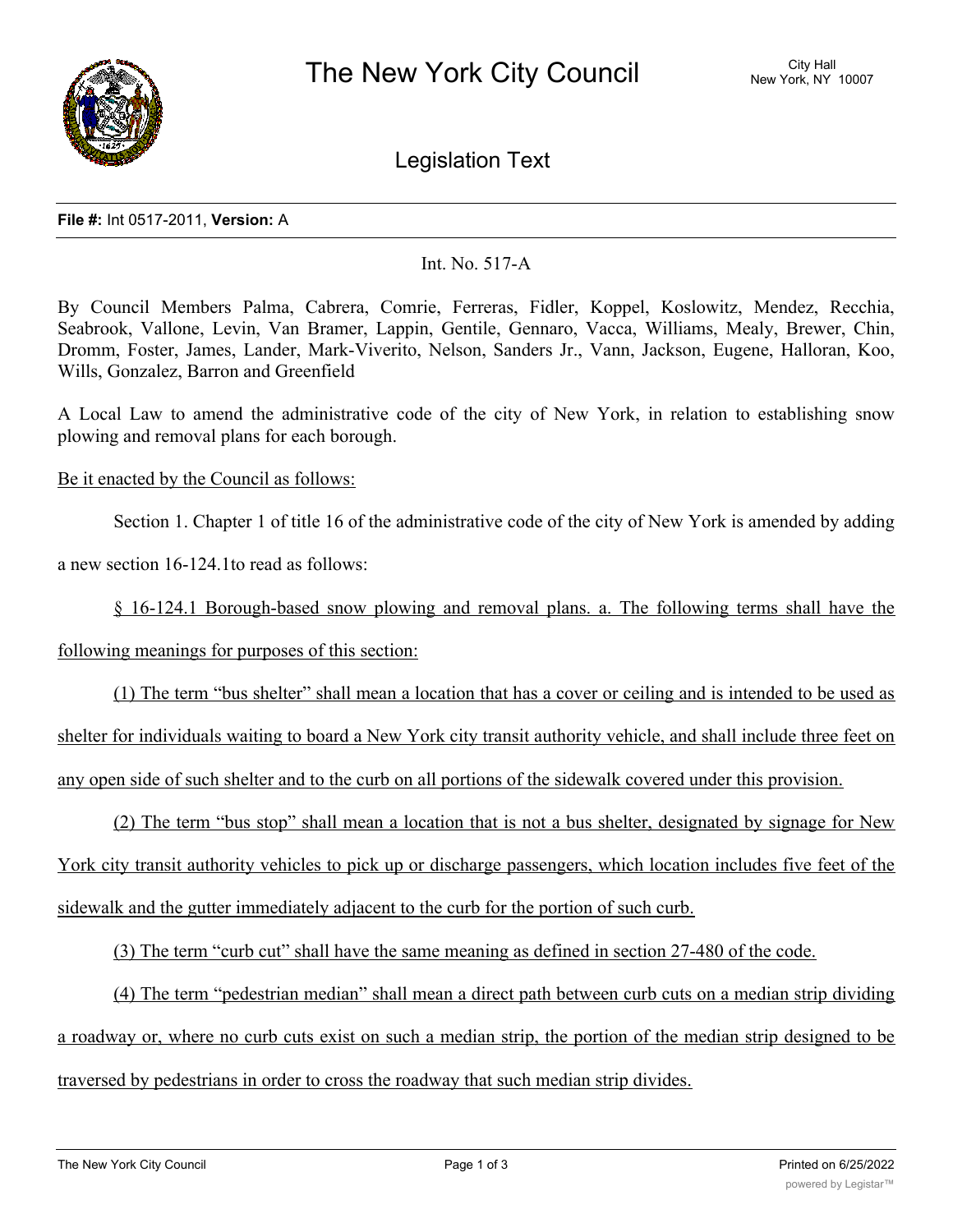## **File #:** Int 0517-2011, **Version:** A

(5) The term "primary street" shall mean a street that is determined by the department to be of the first priority for purposes of snow plowing and/or removal.

(6) The term "snow event" shall mean any snowfall equal to or in excess of six inches within a period of twenty-four hours in any of the five boroughs based on the department of sanitation's measurements.

b. Beginning on November fifteenth, 2011, and on every November fifteenth thereafter, the commissioner shall submit to the council and make available to the public on the city's website a snow plowing and removal plan for each borough that shall include, but not be limited to, the following:

(1) The address of each department garage and other department facility within the borough identified by district or section and the number of uniformed department employees assigned to each such garage or facility for purposes of addressing snow conditions;

(2) An inventory by district of department-owned snow management equipment and resources and a city -wide inventory of other city-owned snow management equipment and resources that could, if available, be used during a snow event, as determined by city officials and the agency, office, agencies or offices responsible for the deployment of such city-owned snow management equipment and resources;

(3) (i) Definitions of each of the priority designation categories, including criteria for making such designations and any changes to the previous year's priority designation category and the reasons for such changes; and (ii) a link to a website on which a map of each community district with the priority designation categories for each street in such district is viewable;

(4) How the department plans to address the following types of tasks during a snow event: (i) plowing and/or removal of snow and ice from streets within each borough; (ii) plowing and/or removal of snow and ice from curb cuts and pedestrian medians at intersections on primary streets; (iii) plowing and/or removal of snow and ice from crosswalks, sidewalks adjacent to parks and bus stops; and (iv) dispersal of salt, sand or other material applied to roads in icy or snowy conditions; and

(5) The commissioner shall designate and identify the following: (i) the borough chief or chiefs who